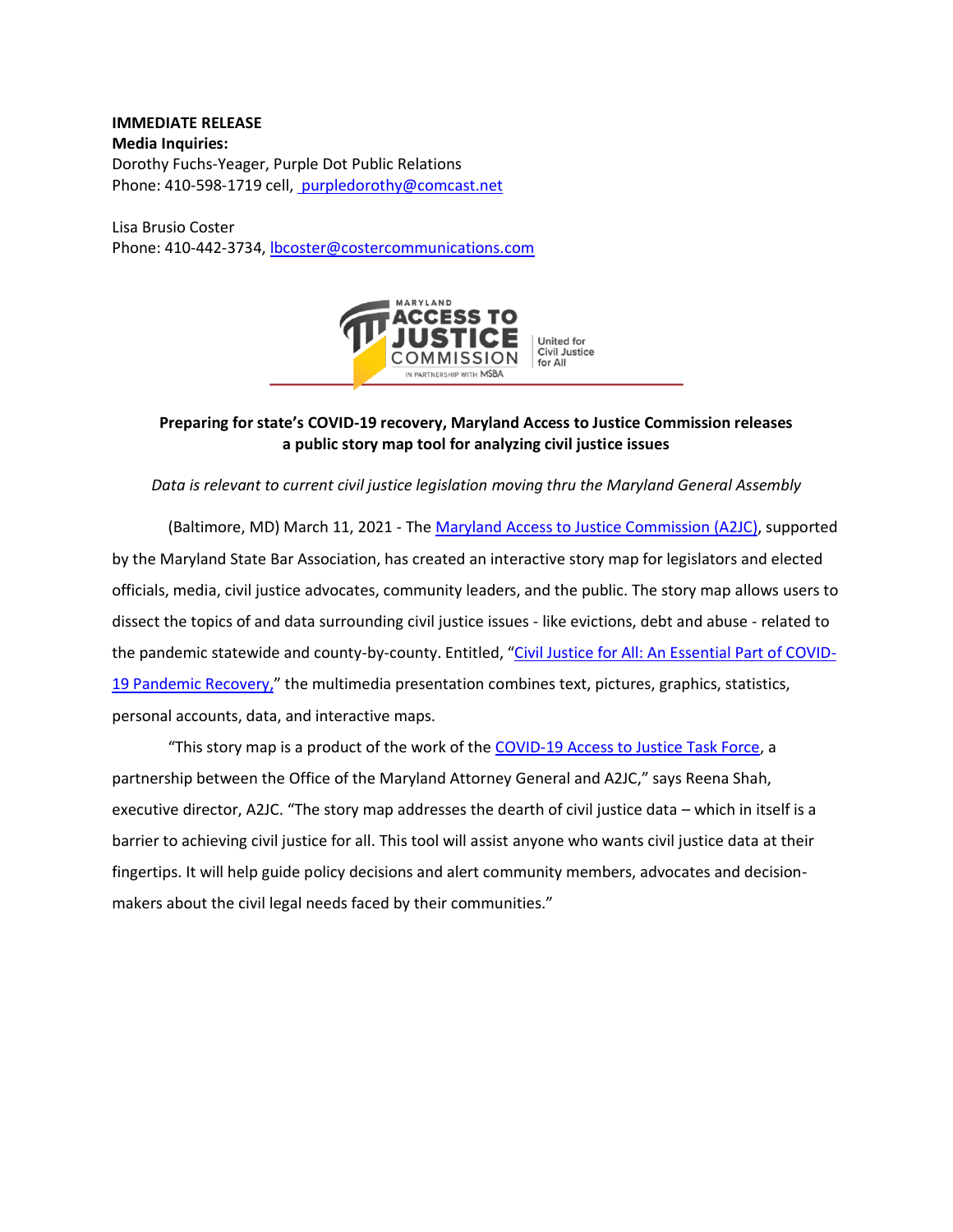## Marylanders' Interaction with the Civil Justice System

Marylanders interact with the civil justice system through cases in federal and state courts as well as at federal and state administrative agencies. You can find statewide data on the right and search and manipulate the interactive map to find county-specific data on different types of civil justice actions affecting Marylanders.



The 19-page presentation [\(https://www.mdaccesstojustice.org/storymap\)](https://www.mdaccesstojustice.org/storymap) describes COVID-19 impacts on basic human needs in Maryland, such as housing, health and food. The story map addresses pre-pandemic barriers to civil justice, such as not knowing where to find help, not understanding the law, and not having access to free or reduced-fee legal assistance. Users can "click" on any Maryland county to find facts and figures about Marylanders' interaction with the civil justice system in areas such as eviction, bankruptcy, failure to pay rent, protective orders, and small claims filings. *For instance, in 2019, Dorchester County had one of the highest rates of evictions compared to other Maryland counties. (Interactive map pictured above.)* The story map contains the most recent civil justice information available.

## **About Maryland Access to Justice Commission**

Th[e](https://www.mdaccesstojustice.org/) [Maryland Access to Justice Commission](https://www.mdaccesstojustice.org/) (A2JC), established in 2015, is an independent entity that unites leaders to drive systemic reforms and innovations to make the civil justice system accessible, equitable and fair for all Marylanders. In partnership with the Maryland State Bar Association and a high-level Task Force with the Attorney General, A2JC's purpose during the COVID-19 pandemic and beyond is to be an aggregator of civil justice system information, a communicator to the public and civil legal-aid community, and a thought-leader. A2JC's partners include the deans of the state's law schools, the Maryland attorney general, law firm partners, corporate counsel, heads of legal services